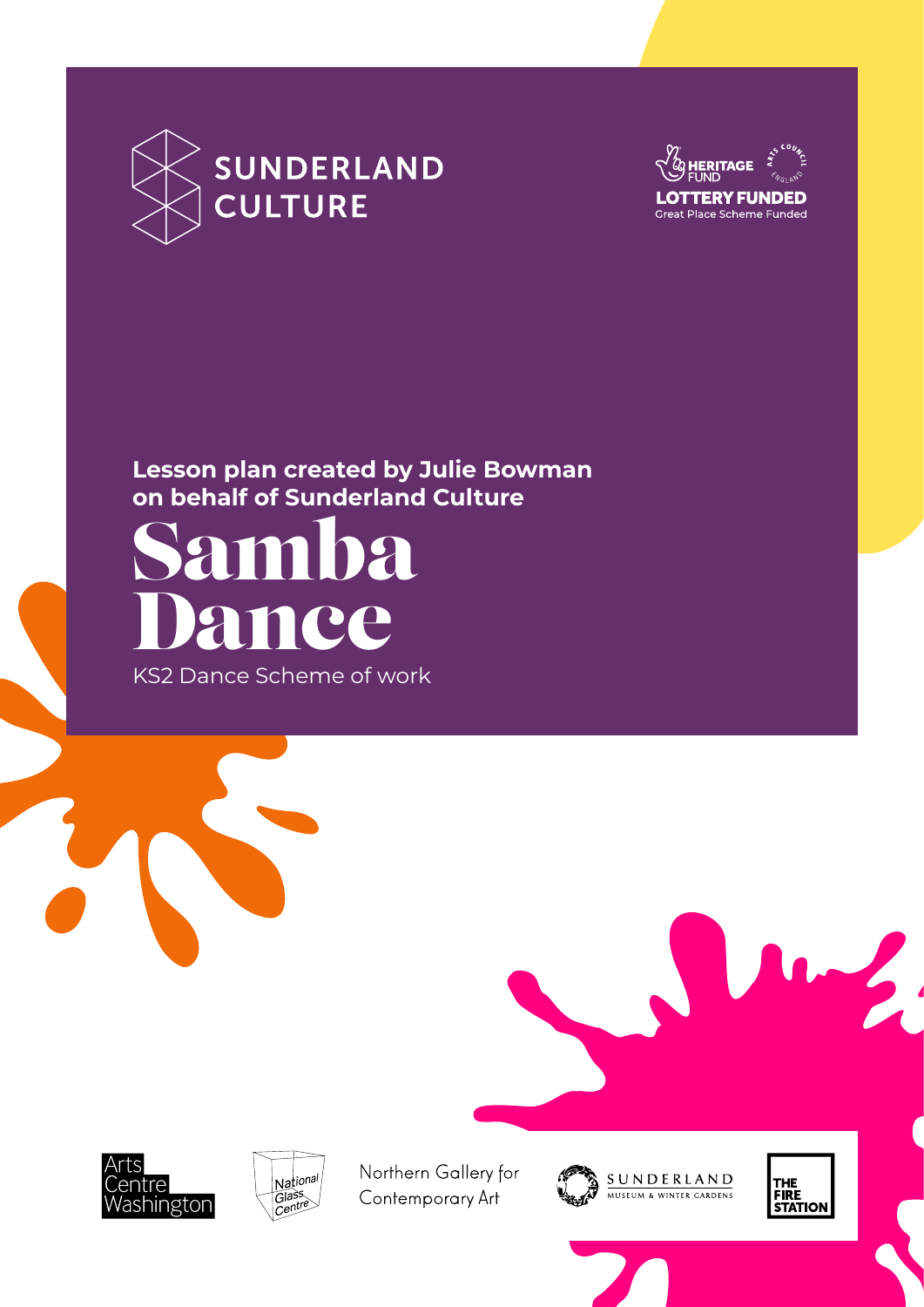# Resource Overview

**Who is this for?** Teachers to deliver to Year 5 pupils

#### **What you'll need**

Scheme of work (see below). Powerpoints attached to this resource. Video attached to this resource. Board or screen to display the powerpoint/video. Music player and speakers. A large space to dance in, dependent on the number of pupils. Pupils will need to wear their PE kit or clothes appropriate for dancing.



#### **Aim of the topic**

Pupils will explore Samba Dance. They will be introduced to some steps inspired by Samba dancing as well as the use of choreographic devices including formations, unison, canon and question and answer.

#### **Curriculum areas**

Dance, Geography, PE and Music.

### **Resources**

There are three resources in this activity pack:

#### **1. Scheme for teachers**

The following activities have been aimed at pupils in Year 5, but can be adapted to suit other Year groups. The content has been designed to be delivered over a period of 6 weeks, where each lesson lasts for thirty-minutes.

This scheme of work includes a lesson outline for each lesson as a suggested guide. A more detailed lesson plan should be written by the teacher to meet the needs of their individual school/class.

#### **2. Powerpoints**

The powerpoint resources attached to this scheme of work has been designed to project throughout each session to guide pupils through their learning.

#### **3. Video**

The video resources have been recorded as if the pupils are the viewers. The movement sequences in the video can be learnt by the teacher before the lesson and then taught by the teacher. Alternatively, the video can be played during the lesson and pupils can learn the sequence directly from the video. Opportunities for differentiation by task have been suggested and demonstrated in each video.

# Scheme of Work Overview

**Key Stage:** 2 **Year group:** 5 **Duration:** 6 lessons (30 minutes per lesson) **Ability:** Mixed

Samba Dance **KS2 Dance Scheme of work**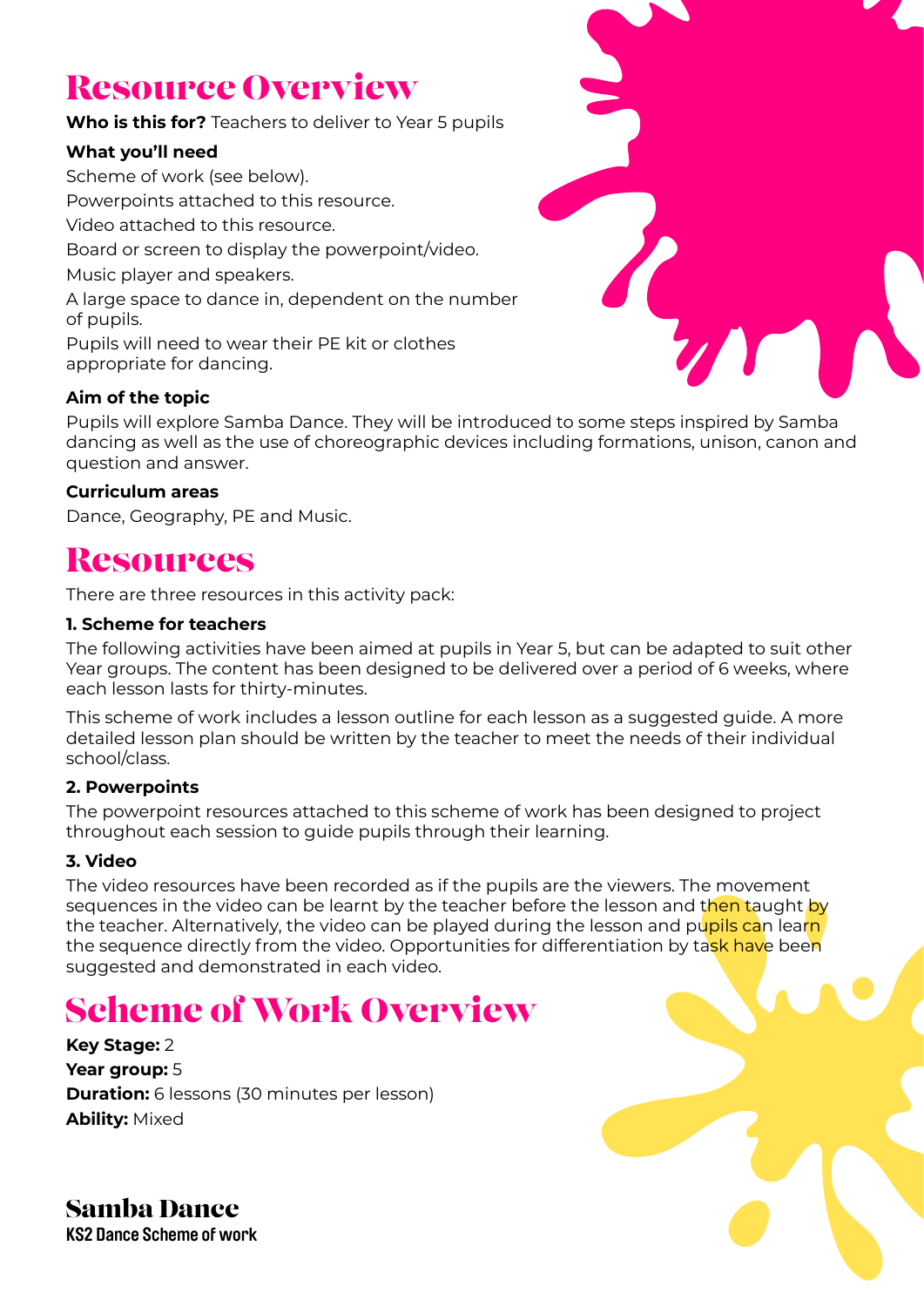#### **Learning objectives**

In this unit pupils will explore Samba dancing. They will develop knowledge, understanding, technical ability and appreciation of dance and apply a range of compositional devices to their own work.

#### **Learning outcomes**

By the end of this unit, pupils will be able to perform a substantial piece of choreography which has been developed from their own work and that taught by the teacher. This choreography could be performed to the rest of the class, another class within the same Year group or at a larger gathering such as a school assembly.

#### **Opportunities for differentiation**

*All pupils will:* create and perform simple dances that attempt to focus on the style of the dance; take part in group dances; take part in discussions about the composition of the dance or performance; with help, choose movement material for their choreography; show some understanding of how to perform safely in dance; use simple dance terminology to talk about their own and other people's work.

*Most pupils will:* plan and perform dances confidently; use their understanding of composition to create dance phrases for themselves and in collaboration with others in their group; use their knowledge of dance to adapt their skills to meet the demands of the choreographic task; show expression in their dances and sensitivity to music; identify the form and structure of a dance; make imaginative suggestions on how to improve their own and other people's work.

*Some pupils will:* compose motifs and plan dances creatively and collaboratively independently and in groups; adapt and refine the way they use dynamics, space and musicality in their dances to express themselves in performance; perform movement material clearly and fluently; recognize their own rehearsals methodically during practice time in lessons; show an understanding of safe execution of movement; recognize and comment on dances, showing an understanding of the use of constituent features; suggest ways to improve their own and other people's work.

#### **Assessment**

- **•** Baseline assessment (first lesson)
- **•** Formative assessment (continually) through question and answer and observation
- **•** Self, partner and group evaluations of compositional skills and quality of performance (continually)
- **•** Summative assessment (last lesson)

#### **Curriculum links**

- **•** Literacy: key words
- **•** Citizenship and British values: co-operation, teamwork, tolerance, inclusivity, acceptance, equality.
- **•** Numeracy: counting beats in music
- **•** Music: experiencing the style of music, gaining experience in counting different rhythms.
- **•** ICT: use of powerpoints, videos and music for teaching.
- **•** Cultural: learning key facts about this style of dance.

#### **Resources**

#### **Suggested Teaching Resources:**

- **•** Powerpoint resource attached.
- **•** Video tutorial resource attached.
- **•** Whiteboard/interactive whiteboard/projector
- **•** Stereo player / music system

### Samba Dance

**KS2 Dance Scheme of work**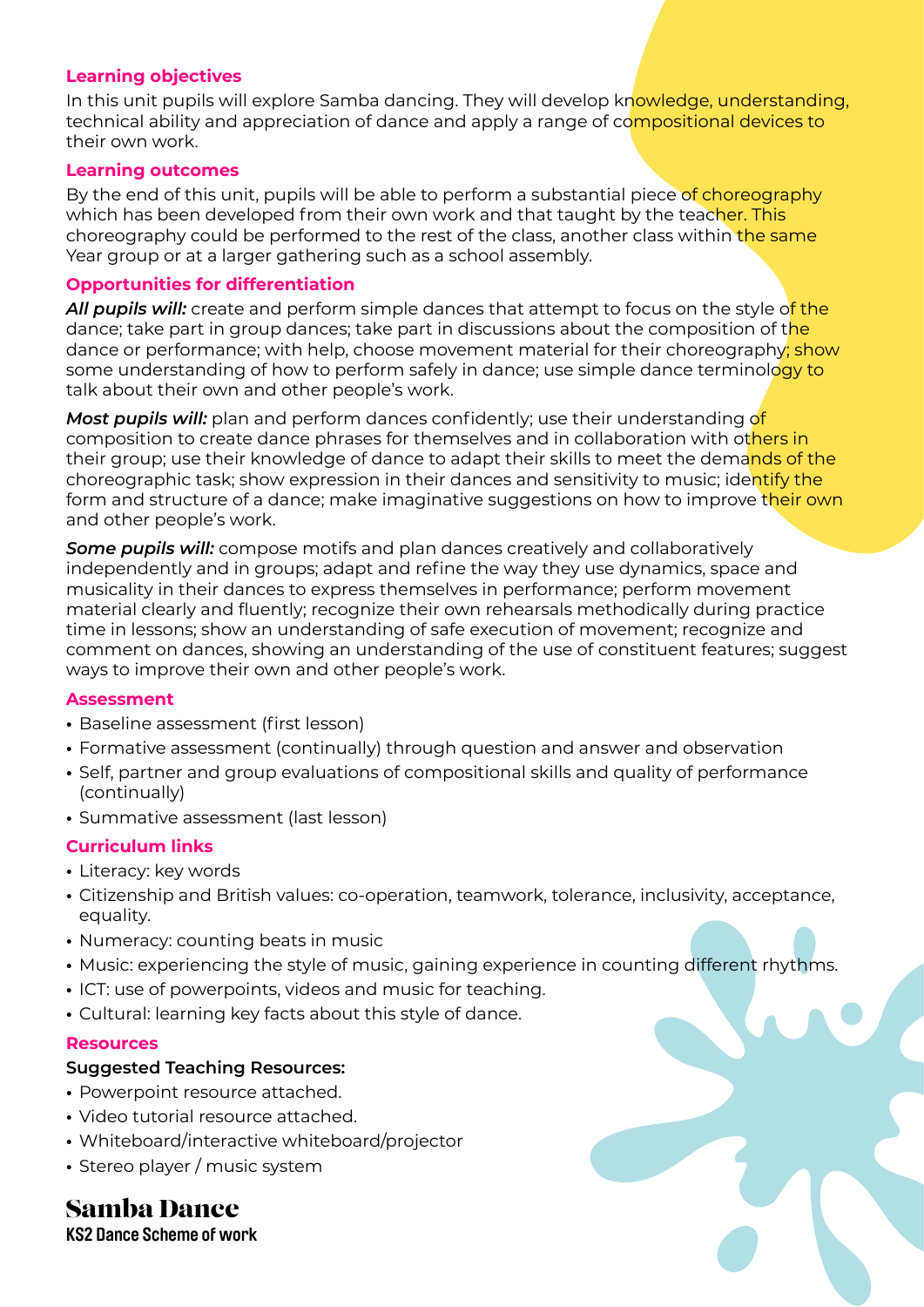#### **Suggested music:**

- **•** Samba De Janerio by Bellini
- **•** Samba by Gloria Estefan
- **•** The Bongo Song by Safri Duo

#### **Curriculum overview**

**To be completed by the individual school based on their KS2 Dance/PE curriculum map.** 

## Key Skills

#### **Acquire and develop**

Explore ideas for dances using a range of choreographic devices. Pupil will be expected to work collaboratively in a group.

Perform dances expressively, using a range of performance skills. Perform specific skills and movement patterns accurately.

#### **Select and apply**

Compose dances by using, adapting and developing taught sequences. Explore and choose appropriate material to create phrases inspired by the style of dance.

#### **Knowledge and understanding**

Learn key subject specific terminology in relation to performance, composition and appreciation.

Demonstrate an understanding of key terminology through correct application in practice, evident in practical work.

#### **Evaluating and improving**

Describe, analyse, interpret and evaluate dances, showing an understanding of some aspects of the constituent features of dance.

Identify and describe different constituent features in their own and others' dances using dance terminology.

Make informed interpretations, judgments and opinions of the work being analysed. Identify areas for improvement in their own work and others' and articulate clear goals and strategies in order to bring about improvement.

# Key words

Actions, Gestures, Space, Level, Size, Facing, Direction, Pathways, Dynamics, Relationships, Unison, Canon, Question and answer, Group formation, Phrase, Sequence, Structure

### Lesson content overview

**Lesson 1:** Introduction to the style of dance and first sequence.

- **Lesson 2:** Application of choreographic devices to sequence number 1..
- **Lesson 3:** Group choreography to create sequence number 2.
- **Lesson 4:** Complete choreographing sequence number 2 and give feedback.
- **Lesson 5:** Respond to feedback and combine both sequences.
- **Lesson 6:** Rehearse for final performance.

Samba Dance

**KS2 Dance Scheme of work**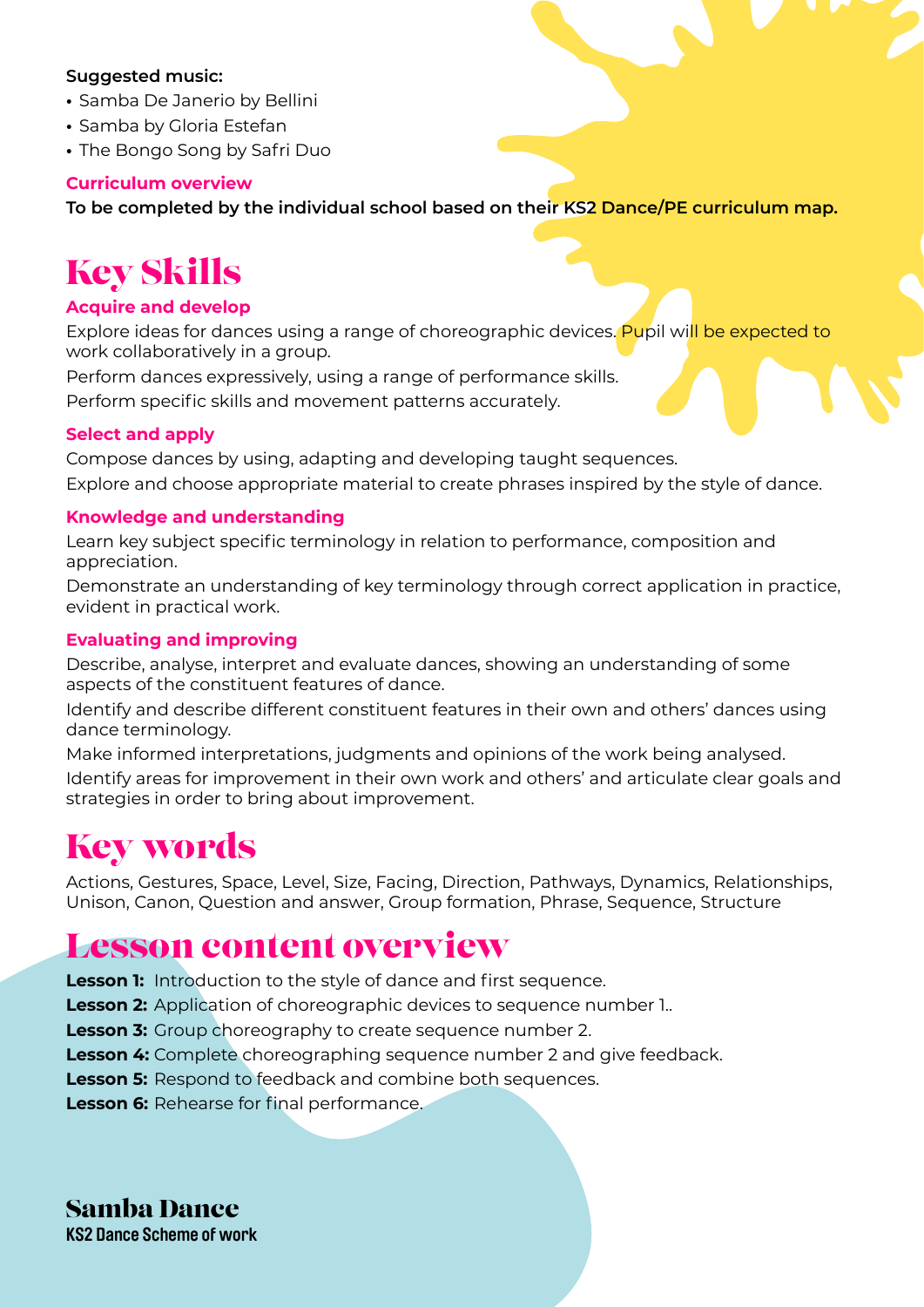# Outline of lesson content

The following is to be used as guide to assist the writing of complete lesson plans appropriate for your school.

For the health and safety of the pupils, each lesson must include a teacher-led warm before physical activity begins and a cool down at the end of the lesson.

Please use the powerpoints and videos to help guide you through the content.

#### **Lesson 1 - Outline of lesson content**

Introduce the topic. Go through key facts about the dance style and associated culture. Watch the YouTube clips of the dance style and discuss as a class. Teach the Samba dance sequence from the video attached to this resource pack. Summary discussion. Cool down.

### **Lesson 2 - Outline of lesson content**

Recap knowledge learnt in lesson 1. Recap the sequence taught in lesson 1 (and finish teaching is necessary). Introduce key words. Group choreographic task. Groups perform to class and receive peer feedback. Summary discussion.

### **Lesson 3 - Outline of lesson content**

Recap key words and their meaning. Recap the group sequence from lesson 2. Watch the YouTube clip of the dance style and discuss as a class. Group choreographic task. Summary discussion.

### **Lesson 4 - Outline of lesson content**

Group discussion recapping learning from last lesson. Group choreographic task to finish sequence 2. Perform to the class and receive peer feedback. Summary discussion.

#### **Lesson 5 - Outline of lesson content**

In groups, recap sequence 1. In groups recap sequence 2 and improve. Choreographic task combining sequences 1 and 2. Perform for one other group and receive peer feedback. Summary discussions.

#### **Lesson 6 - Outline of lesson content**

Recap the completed dance and make any final improvements. Rehearse the completed dance. Perform for the class and receive peer feedback. (This final performance could be in front of another class or in an assembly). Summary discussion.

Samba Dance **KS2 Dance Scheme of work**